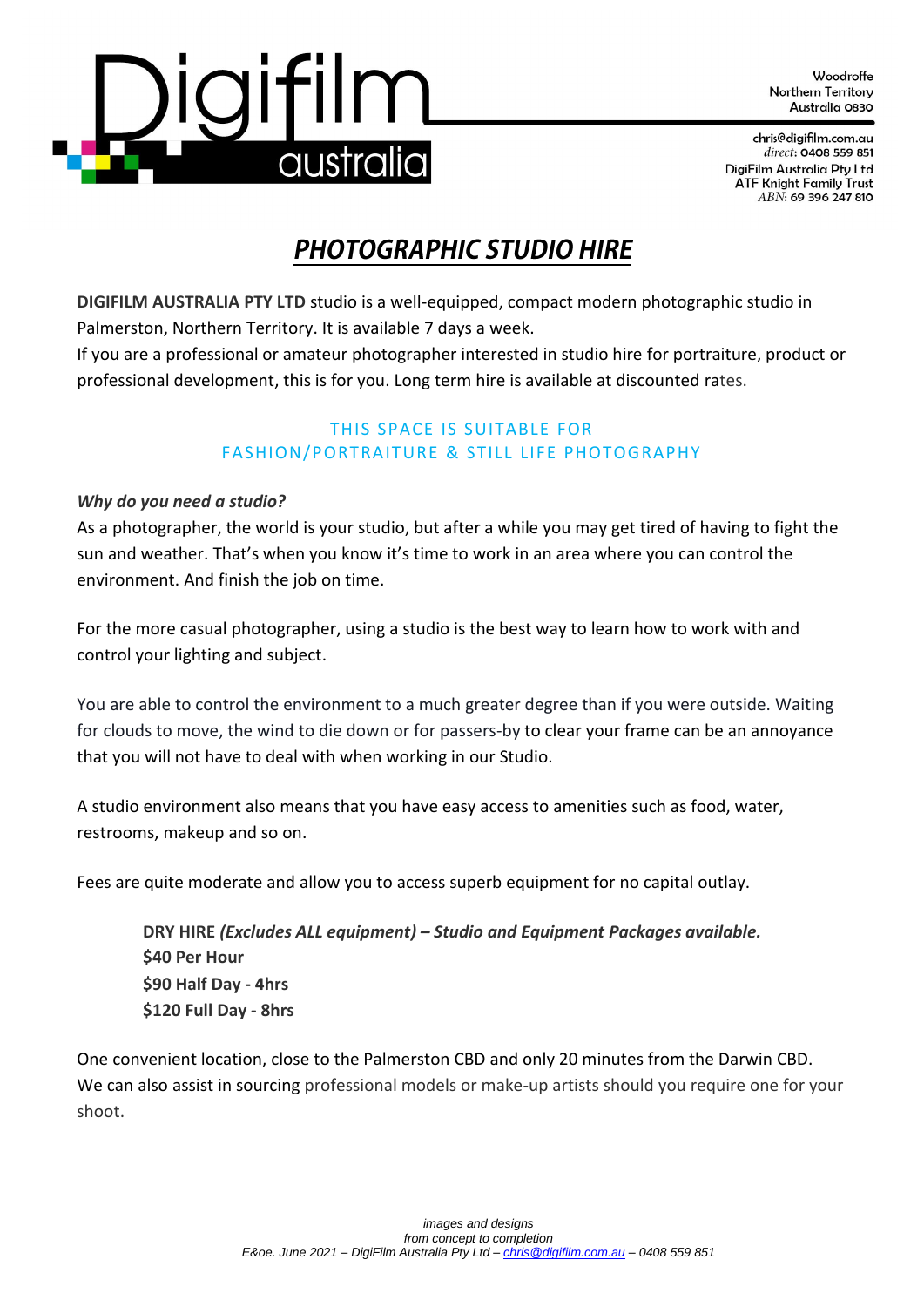## **STUDIO/LOCATION EQUIPMENT (NT only) HIRE:**

### **NB: All lights and reflectors suit Bowens S-Type reflectors only**

### **Batteries are included with all equipment and are supplied fully charged with chargers.**

| <b>ITEM and DESCRIPTION</b>                                                      | PER DAY COST ADUS        |
|----------------------------------------------------------------------------------|--------------------------|
| 2x 500ws Mono Blocs - Bowens Esprit Digital 500DX - 240V                         | \$25 Per Unit            |
| 2x 600ws Mono Blocs - Godox WISTRO AD600BM Battery/Portable                      | \$30 Per Unit            |
| 2x Godox AD-H600 hand-held head for AD600                                        | \$10 Per Unit            |
| 4x Bowens Pulsar Radio Triggers & Receivers (Included with 500DX lights)         | $$5$ Per Pair (2)        |
| 2.4Gz Godox transmitters for (for either Sony, Pentax, Nikon)                    | \$5ea.                   |
| 1x 200cm Octagonal Soft Box with grid                                            | \$20 ea.                 |
| 1x 120cm Octagonal Soft Box with grid                                            | $$15$ ea.                |
| 1x 50x130cm Rectangular Soft Box with grid                                       | \$10 ea.                 |
| 2x Soft Boxes (60cm x 80cm)                                                      | $$5$ ea.                 |
| 2x 100cmWhite Satin shoot through Umbrella                                       | $$5$ ea.                 |
| 1x silver reflector umbrella                                                     | $$5$ ea.                 |
| 1x 18cm reflector with 10', 20', 20', 30' Honeycomb grids, colour covers in Red, | \$10 Set                 |
| Green, Blue, Yellow, White (S-Type)                                              |                          |
| 2x20cm and 2x18cm reflectors with barn door,                                     | \$5 ea. (BDoor optional) |
| 20cm honeycomb and gels                                                          | $$10$ Set                |
| 1x 57cm Beauty Dish with Removable honeycomb Grid (S-Type)                       | \$15 ea.                 |
| 1x Snoot (S-Type)                                                                | $$5$ ea.                 |
| 1x 103cm Collapsible Reflector - Silver/Soft Gold                                | $$5$ ea.                 |
| 1x 80cm Collapsible Reflector - Silver/Soft Gold/Gold/White/Diffuser             | $$5$ ea.                 |
| 4x 240cm Light Stands                                                            | $$5$ ea.                 |
| 1x portable 3m backdrop stand system (2 x stands and backdrop support tube)      | \$25 kit                 |
| 4x Backdrops (Off White, white, Grey. Black)                                     | \$10 ea.                 |
| 1.5m Pull-up Green Elgato Screen                                                 | \$35                     |
| 1x Heavy Duty Manfrotto 055 Camera Tripod Legs                                   | $$8e$ a.                 |
| 1 x Manfrotto Grip BallHead 322RC2                                               | $$5$ ea.                 |
| 1 x Manfrotto MVH500AH Video Fluid Head                                          | $$5$ ea.                 |
| 1x Standard Duty Velbon Studio Tripod Legs                                       | $$5$ ea.                 |
| 1x Counterweight Boom and stand                                                  | $$5$ ea.                 |
| Assorted accessories including clamps and attachments, reflector holder, boom    | P.O.A.                   |
| Full Length Mirror (upon request)                                                | Optional For studio      |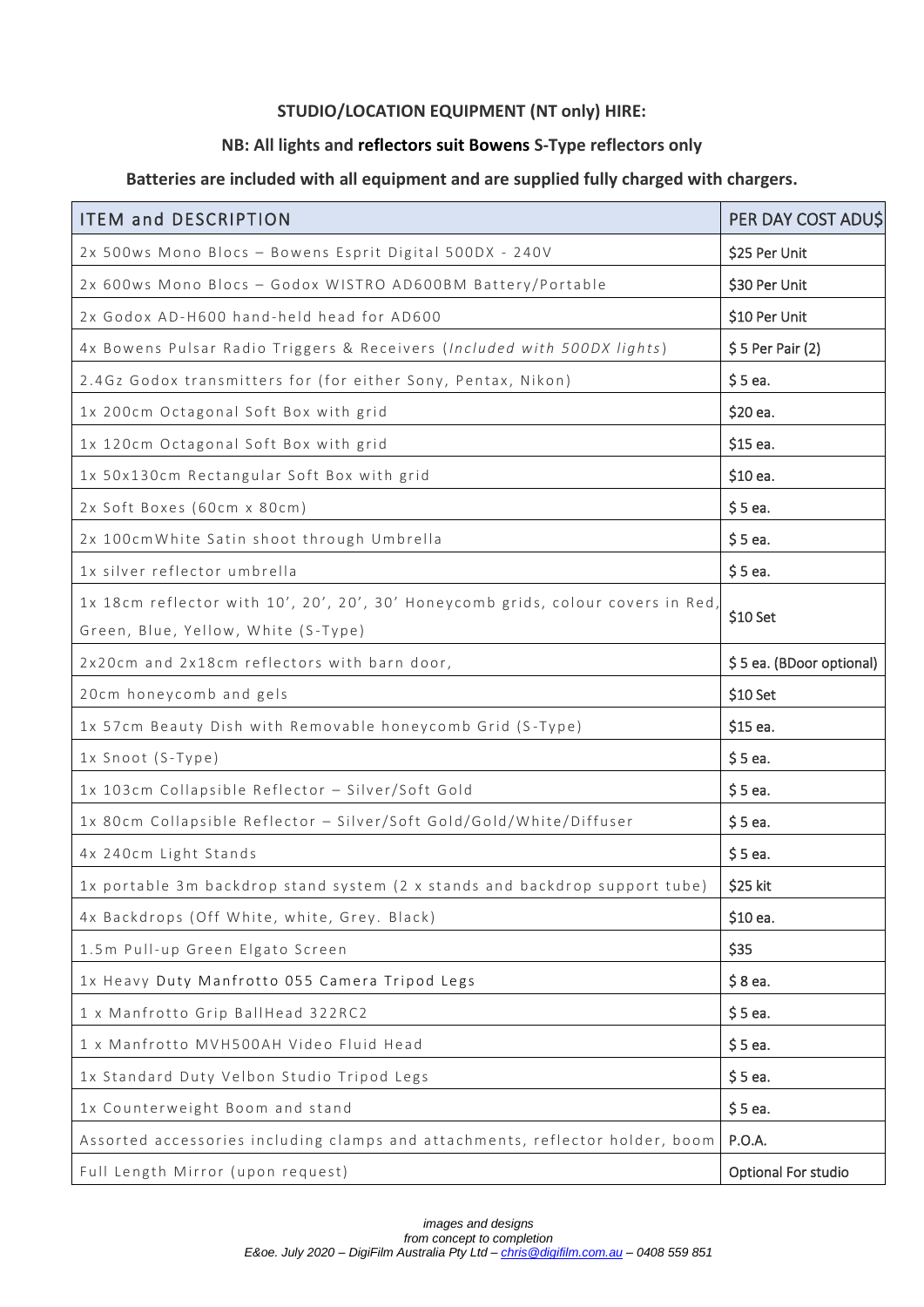| High Speed unlimited NBN and WiFi                                   | Optional For studio |
|---------------------------------------------------------------------|---------------------|
| 42" TV/Monitor with HDMI                                            | Optional For studio |
| CAMERA EQUIPMENT / ITEM and DESCRIPTION                             | PER DAY COST ADU\$  |
| Medium Format Film Kit - Bronica ETRS-i                             | \$100 Body          |
| Includes - Body, Grip, Meter Viewfinder, bag, 2x120 roll film backs |                     |
| Lenses available include:                                           | \$50                |
| 40mm $f/4.0$                                                        | \$50                |
| 50mm $f/2.8$                                                        | \$50                |
| 75mm f/2.8                                                          | \$50                |
| 150mm f/3.5                                                         | \$20                |
| 2 x Tele-Converter-E                                                |                     |
| Canon EOS 600D and 18-55mm plus 50mm f/1.8 plus TTL flash           | POA                 |
| Sony A6400 Mirrorless Body - APS-C, E-Mount (Body plus 1x battery)  |                     |
| (Dual Battery Grip Available on request)                            | \$80                |
| Sony 16-50mm f/3.5-5.6 PZ G OSS Lens                                | \$20                |
| Sony 18-105mm f/4.0 G PZ OSS Lens                                   | \$60                |
| Sony HVL-58AM Hot shoe (Speedlight) Flash (x2)                      | $$25$ ea.           |
| Sony A77 SLT - APS-C, A-Mount DSLT (Body Only 1x battery)           | \$60                |
| Sony A900 - Full Frame, A-Mount DSLR (Body Only 1x battery)         | \$50                |
| Sony 16mm f/2.8 Fish-eye Lens (Incl hood, cap) A-Mount              | \$60                |
| Minolta/Sony 16-35mm f/2.8-4.0 Wide A-Mount                         | \$80                |
| Minolta/Sony 100mm f/2.8 Macro A-Mount                              | \$80                |
| 35mm Film camera and lenses assorted (Minolta and Nikon)            | POA                 |

# **PRICING TERMS AND CONDITIONS:**

Full Day hire includes 8 hours. Half Day hire includes 4 hours. GST is not included in rates. All equipment is NOT to leave the Northern Territory. We do NOT supply memory cards.

If your booking exceeds the allocated time, additional hours will be charged at a rate of \$40 per hour and is applicable only should the hire exceed 30 minutes or more beyond expected booked time.

DigiFilm Australia Pty Ltd takes no responsibility for the damage, injury or loss of any person, property or equipment (including damage or loss during transit.) Whilst DigiFilm Australia Pty Ltd will take all care in supervising the studio, clients leaving property, their props or equipment on the premises at any time must do so at their own risk and ensure their insurance policy covers them accordingly. In the interest of security all exterior and interior doors must always be kept locked unless being in use for entry or exit. The hirer (or the hirer's representatives) is responsible for all damage to or loss of any studio equipment and surrounds and must inform the studio manager